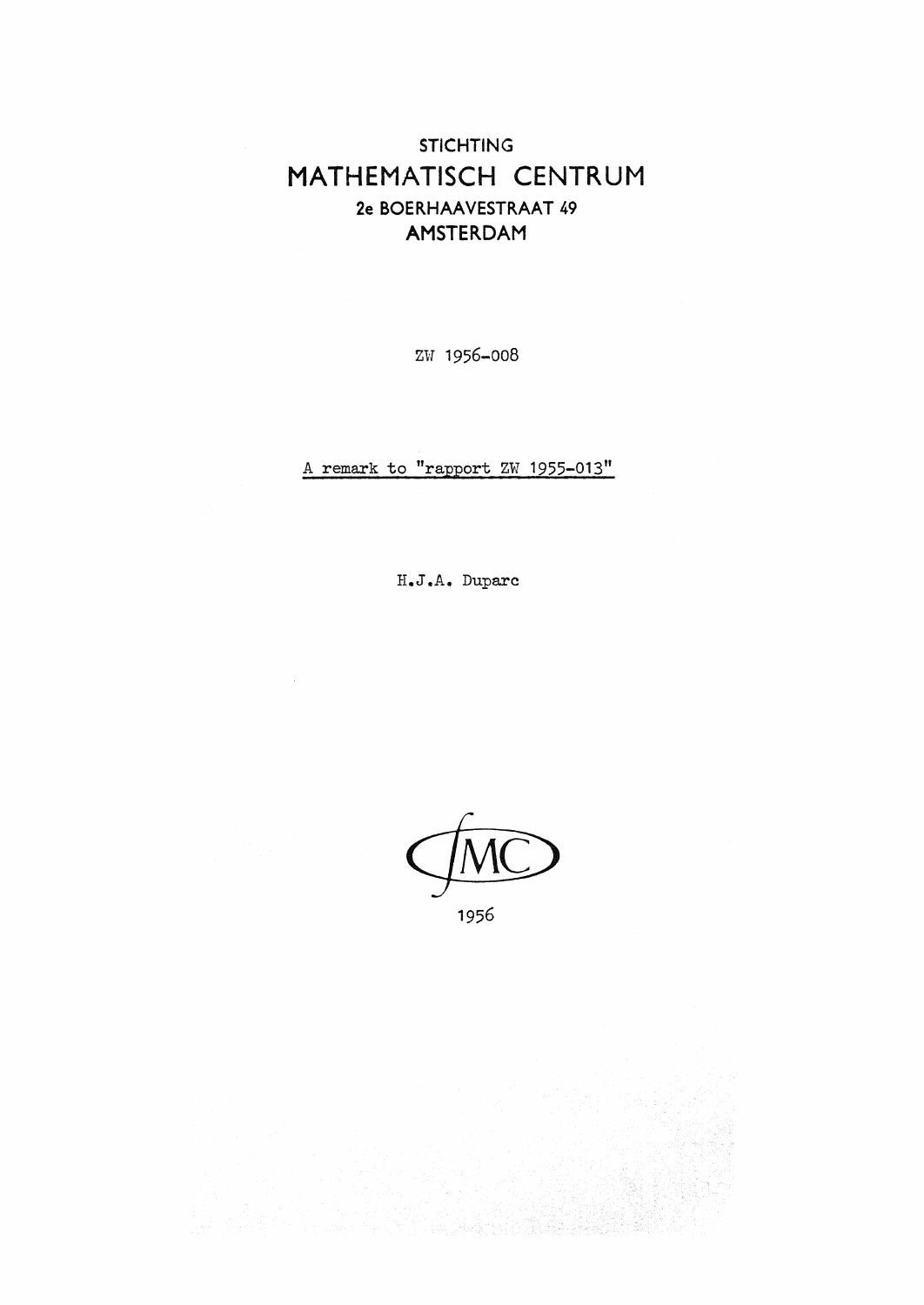The Mathematical Centre at Amsterdam, founded the 11th of February 1946, is a non-profit institution aiming at the promotion of pure mathematics and its applications, and is sponsored by the Netherlands Government through the Netherlands Organization for Pure Research (Z.W.O.) and the Central National Council for Applied Scientific Research in the Netherlands (T.N.O.), by the Municipality of Amsterdam and by several industries.

 $\ddot{\phantom{a}}$ 

 $\mathcal{L}_{\mathcal{A}}$ 

 $\bullet$ .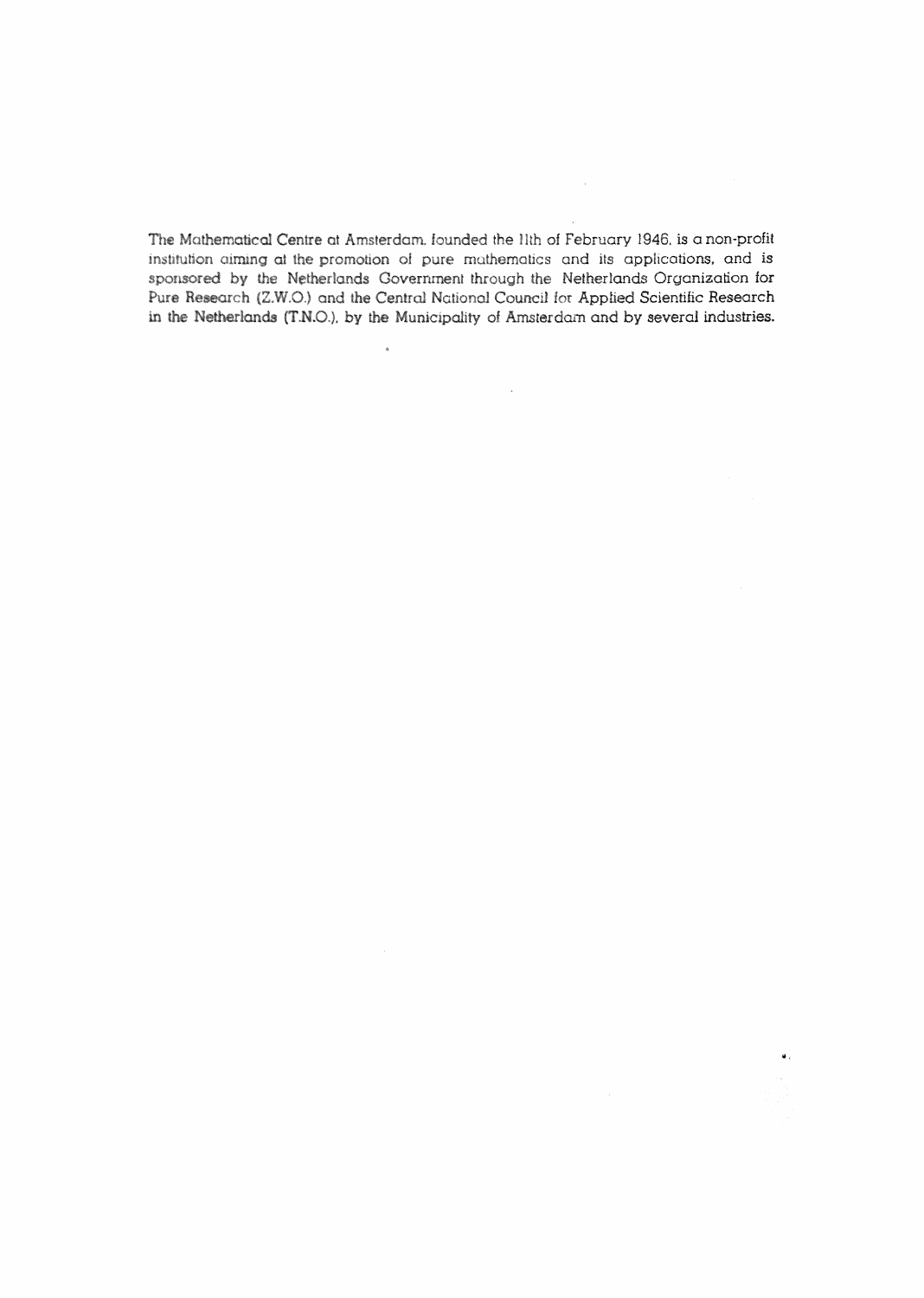A remark to "rapport ZW 1955-013"

$$
\mathbb{P}^1 = \{ \mathbf{H}_\bullet \mathbf{J}_\bullet \mathbf{A}_\bullet \mid \text{Dupare} \mid \mathbf{f} \text{ is a finite number } \mathbf{f} \text{ is a finite number } \mathbf{f} \text{ is a finite number } \mathbf{f} \text{ is a finite number } \mathbf{f} \text{ is a finite number } \mathbf{f} \text{ is a finite number } \mathbf{f} \text{ is a finite number } \mathbf{f} \text{ is a finite number } \mathbf{f} \text{ is a finite number } \mathbf{f} \text{ is a finite number } \mathbf{f} \text{ is a finite number } \mathbf{f} \text{ is a finite number } \mathbf{f} \text{ is a finite number } \mathbf{f} \text{ is a finite number } \mathbf{f} \text{ is a finite number } \mathbf{f} \text{ is a finite number } \mathbf{f} \text{ is a finite number } \mathbf{f} \text{ is a finite number } \mathbf{f} \text{ is a finite number } \mathbf{f} \text{ is a finite number } \mathbf{f} \text{ is a finite number } \mathbf{f} \text{ is a finite number } \mathbf{f} \text{ is a finite number } \mathbf{f} \text{ is a finite number } \mathbf{f} \text{ is a finite number } \mathbf{f} \text{ is a finite number } \mathbf{f} \text{ is a finite number } \mathbf{f} \text{ is a finite number } \mathbf{f} \text{ is a finite number } \mathbf{f} \text{ is a finite number } \mathbf{f} \text{ is a finite number } \mathbf{f} \text{ is a finite number } \mathbf{f} \text{ is a finite number } \mathbf{f} \text{ is a finite number } \mathbf{f} \text{ is a finite number } \mathbf{f} \text{ is a finite number } \mathbf{f} \text{ is a finite number } \mathbf{f} \text{ is a finite number } \mathbf{f} \text{ is a finite number } \mathbf{f} \text{ is a finite number } \mathbf{f} \text{ is a finite number } \mathbf{f} \text{ is a finite number } \mathbf{f} \text{ is a finite number } \mathbf{f} \text{ is a finite number } \mathbf{f} \text{ is a finite number } \mathbf{f} \text{ is a finite number } \mathbf{f} \text{ is a finite number } \mathbf{f} \text{ is a finite number } \mathbf{f} \text{ is a finite number } \mathbf{f} \text{ is a finite number } \mathbf{f} \text{ is a finite number }
$$

In the "rapport ZW 1955-013" it has been proved that there exist infinitely many composite numbers m such that  $m\{v_{m}-1\}$ , where (v) is the sequence which is associated with the sequence of Fibonacci, i.e. where

$$
v_0=2
$$
,  $v_1=1$ ,  $v_{n+2}=v_{n+1} + v_n$  ( $n = 0,1,...$ ).

Here it will be proved that the similar assertion  $m_{\text{m}}^{\text{t}}$  and  $v_{\text{m}}^{\text{t}}$  and  $\ell$ for any sequence (v) defined by

 $v_0 = 2$ ,  $v_1 = a$ ,  $v_{n+2} = av_{n+1} + bv_n$   $(n = 0, 1, ...),$ 

where a is a fixed given integer and  $b=1$  or  $-1$ .

In the proof one may restrict oneself to the case that the discriminant  $D=a^2+4b$  of the quadratic form  $f(x)=x^2-ax-b$  differs from zero. In fact otherwise a is even (=2c) and one has  $v_n$ =2c<sup>n</sup> and it is known that for every given c there exist infinitely many composite m with  $\mathsf{m}\backslash\mathsf{c}^{\mathsf{m-1}}$ -1, hence  $\mathsf{m}\backslash\mathsf{v}_{\mathsf{m}}$ -a.

In order to obtain the result in the case  $D \neq 0$  the following lemma will be proved first.

Lemma. If m is composite, m  $\equiv$  1 (mod 24), (m,D)=1 and  $x^{m-1}$   $\equiv$  1(modd then the same properties hold for the integer  $M=u_m=\frac{\alpha^m-\beta^m}{\alpha-\beta}$ ; here  $\alpha$  $\beta$  are the roots of  $f(x)=0$ .  $f(x)$  ,m and

<u>Proof</u>. One has  $(D,M)=1$ . In fact, if a prime p dividing D should satisfy plu<sub>m</sub>, then <sup>1</sup> one would have p|m, contrary to  $(m,D)=1$ .

Further one has M  $\equiv$  1 (mod 24), i.e.  $u_m \equiv u_1$  (mod 24). In fact if  $(\frac{D}{2})$ =1 one has <sup>2</sup>) u<sub>h</sub>  $\equiv$ u<sub>k</sub>(mod 8) as soon as 12l h-k; if  $(\frac{D}{2})$ =0 one has <sup>2</sup>)  $u_h \equiv u_k \pmod{8}$  as soon as  $8 \mid h-k$ , hence  $24 \mid m-1$  leads to  $u_m \equiv u_1 \pmod{8}$ . Further if  $(\frac{D}{3}) = -1$  one has <sup>1</sup>  $u_h \equiv u_k \pmod{3}$  as soon as  $8/h - k$ , if  $(\frac{D}{3})$ =0 one has <sup>1</sup>)  $u_h \equiv u_k$  (mod 3) as soon as 6|h-k and if  $(\frac{D}{3})$ =1 one has <sup>1</sup>)  $u_h \equiv u_k \pmod{3}$  as soon as 21h-k, hence 241 m-1 leads to  $u_m \equiv u_1 \pmod{3}$ . Consequently  $M \not\equiv 1$  (mod 24).

Now from the assumption one has

 $\alpha^{m-1} \equiv 1 \pmod{m}$ ,  $\beta^{m-1} \equiv 1 \pmod{m}$ ,

hence

$$
M(\alpha - \beta) = \alpha^m - \beta^m \geq \alpha - \beta \pmod{m}
$$

and since  $(M, D)=1$  one finds  $M \not\equiv 1 \pmod{m}$ . Since  $4\frac{1}{4}$  m and  $24\lfloor M-1 \rfloor$  one has further 4m)M-1.

Then the relation M  $\alpha^m$ - $\beta^m$